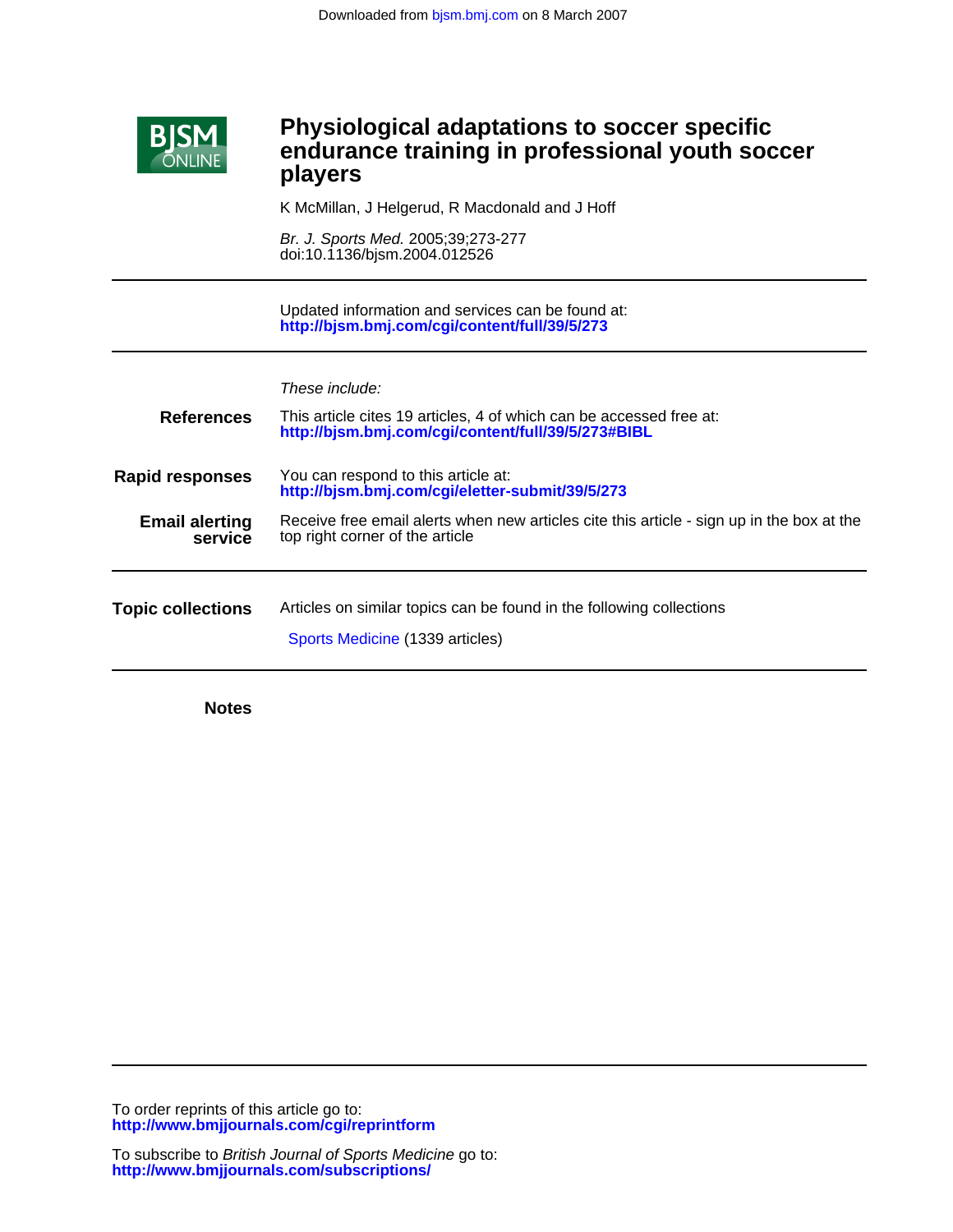# ORIGINAL ARTICLE

# Physiological adaptations to soccer specific endurance training in professional youth soccer players

## K McMillan, J Helgerud, R Macdonald, J Hoff

...............................................................................................................................

Br J Sports Med 2005;39:273–277. doi: 10.1136/bjsm.2004.012526

Background: Improved oxygen uptake improves soccer performance as regards distance covered, involvements with the ball, and number of sprints. Large improvements in oxygen uptake have been shown using interval running. A similar physiological load arising from interval running could be obtained using the soccer ball in training.

Objectives: The main aim was to study physiological adaptations to a 10 week high intensity aerobic interval training program performed by professional youth soccer players, using a soccer specific ball dribbling track.

Methods: Eleven youth soccer players with a mean (SD) age of 16.9 (0.4) years performed high intensity aerobic interval training sessions twice per week for 10 weeks in addition to normal soccer training. The specific aerobic training consisted of four sets of 4 min work periods dribbling a soccer ball around a specially designed track at 90–95% of maximal heart frequency, with a 3 min recovery jog at 70% of maximal heart frequency between intervals.

**Results:** Mean Vo<sub>2max</sub> improved significantly from 63.4 (5.6) to 69.8 (6.6) ml kg<sup>-1</sup> min<sup>-1</sup>, or 183.3 (13.2) to 201.5 (16.2) ml kg<sup>-0.75</sup> min<sup>-1</sup> (p<0.001). Squat jump and counter movement jump height increased significantly from 37.7 (6.2) to 40.3 (6.1) cm and 52.0 (4.0) to 53.4 (4.2) cm, respectively (p,0.05). No significant changes in body mass, running economy, rate of force development, or 10 m sprint times occurred.

Conclusion: Performing high intensity 4 min intervals dribbling a soccer ball around a specially designed track together with regular soccer training is effective for improving the  $Vo_{2max}$  of soccer players, with no negative interference effects on strength, jumping ability, and sprinting performance.

See end of article for authors' affiliations .......................

Correspondence to: Kenny McMillan, Glasgow Celtic Football Club, Medical Department, 95 Kerrydale Street, Glasgow G40 3RE, UK; kennymcmillan@hotmail. com

Accepted 20 July 2004 .......................

Due to its acyclical nature and intensity, soccer is<br>During competitive soccer match play, elite players<br>sexual distance of short 10, 13 km<sup>25</sup> at an unit intensity classified as a high intensity intermittent team sport.<sup>1</sup> cover a distance of about  $10-12 \text{ km}^{2-5}$  at an average intensity close to the anaerobic threshold, being 80–90% of maximal heart frequency ( $\text{Hf}_{\text{max}}$ ) or 70–80% of maximal oxygen uptake ( $\text{Vo}_{2\text{max}}$ ).<sup>367</sup> It is estimated that aerobic metabolism provides 90% of the energy cost of soccer match play.<sup>1</sup> Therefore, it is a prerequisite in the modern game for the elite soccer player to have high aerobic endurance fitness. Pate and Kriska<sup>8</sup> have described a model that incorporates the three major factors that account for inter-individual variance in aerobic endurance performance, namely  $Vo_{2max}$ , lactate threshold (LT), and work economy (C), with numerous studies supporting this model.<sup>7 9-13</sup> The physiological elements of this model can be used when studying the physiological profiles of soccer players and the physiological adaptations to specific training interventions.

Vo2max is considered to be the most important component of endurance performance.14 15 Small alterations in LT occur in response to running interventions when LT is expressed as a percentage of Vo<sub>2max</sub>.<sup>7</sup> Minor changes have been shown for running economy  $(C_R)$  after running interventions, although  $C_R$  is positively influenced by maximal strength training based on maximal mobilisation of force and rate of force development (RFD).<sup>16</sup>

The mean  $Vo_{2max}$  of elite soccer players is normally reported to be between 55 and 68 ml  $\text{kg}^{-1}$  min<sup>-1</sup>.<sup>14 17-24</sup> These moderate to high values are similar to those found in other team sports,<sup>25</sup> but are substantially lower than elite endurance performers where values close to 90 ml  $kg^{-1}$  min<sup>-1</sup> have been found.<sup>15</sup> Individual values higher than 70 ml  $kg^{-1}$  min<sup>-1</sup> for modern soccer players have been recently reported.<sup>7 15 24</sup>

The importance of  $Vo_{2max}$  in soccer has been reflected by rank correlation of the most successful teams in the Hungarian 1st Division Championship.<sup>26</sup> Wisløff et al<sup>24</sup> supported this aerobic power-success relationship by demonstrating a clear difference in  $Vo_{2max}$  between the top team Rosenborg (67.6 ml kg<sup>-1</sup> min<sup>-1</sup>) and a lower placed team<br>Strindheim (59.9 ml kg<sup>-1</sup> min<sup>-1</sup>) in the Norwegian elite division. The observation of a high correlation between Vo2max and distance covered during match play supports the adoption of training regimes that raise the  $Vo_{2max}$  of soccer players to high levels.<sup>7</sup> <sup>27</sup> <sup>28</sup> Smaros<sup>28</sup> reported that in addition to the strong correlation with the total distance covered in the game ( $r = 0.89$ ), Vo<sub>2max</sub> also influenced the number of sprints attempted during a match. It has been recently shown that by improving the mean  $Vo_{2max}$  of youth soccer players by 11% over an 8 week period, a 20% increase in total distance covered during competitive match play was manifested, along with a 23% increase in involvements with the ball and a 100% increase in the number of sprints performed by each player.7

In activities that involve dynamic work with large muscle mass utilisation, as in playing soccer, it is generally assumed that  $Vo_{2max}$  is primarily limited by maximal cardiac output.<sup>29</sup> Whereas untrained subjects are limited peripherally, trained individuals are primarily limited centrally, with the maximal 

**Abbreviations:** 1RM, one repetition maximum; C, work economy; CMJ, counter movement jump;  $C_{\mathsf{R}}$ , running economy; Ht, heart frequency; Hf<sub>max</sub>, maximal heart frequency; LT, lactate threshold; RFD, rate of force development; SD, standard deviation; SJ, squat jump;  $Vo_{2max}$ , maximal oxygen uptake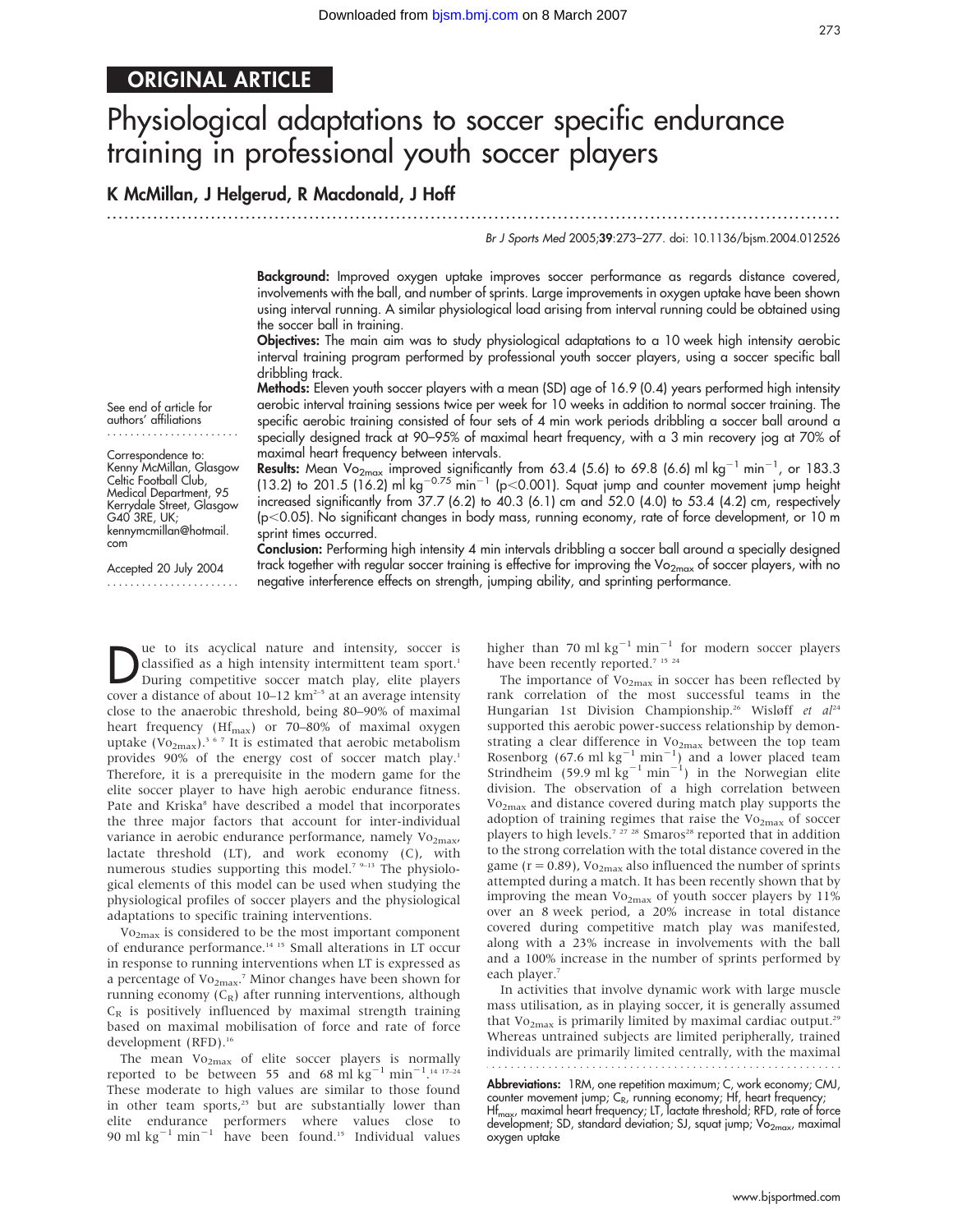stroke volume of the heart being accepted as the major limiting factor of  $Vo_{2max}$ .<sup>30 31</sup> Increased stroke volume has recently been shown up to the level of  $\mathrm{Vo}_{2\mathrm{max}}$ .<sup>32</sup>

Hoff and Helgerud<sup>15</sup> thus argue that continuous interval training for 3–8 min with a working intensity of 90–95% of  $Hf_{\text{max}}$  should increase Vo<sub>2max</sub> by increasing the maximal cardiac output by improving stroke volume. Recently, Helgerud et  $a^{\gamma}$ <sup>33</sup> showed the effectiveness of such a training regime, significantly increasing mean  $\mathrm{Vo}_{2\text{max}}$  and  $\mathrm{C}_{\mathrm{R}}$  of soccer players using running and treadmill running as training modes, respectively. Similar physiological load could be obtained by using a specifically designed soccer track where the subjects dribble a soccer ball instead of regular running.<sup>34</sup> This might however raise different problems in terms of the subjects and coaches' control of intensity, control of the ball, etc, that might influence training execution and response.

The main aim of this study was to intervene in a professional youth soccer team using high intensity interval training with the players dribbling a soccer ball around a specifically designed track. An improvement in  $Vo_{2max}$  of similar magnitude as that attained by Helgerud et  $al^7$  for youth players and by Helgerud et al<sup>33</sup> for Champions League players was hypothesised, with no adverse effects on sprinting and jumping ability. A secondary aim of this study was to present normative physiological data on professional youth soccer players.

#### **METHODS**

#### Subjects

Sixteen male youth soccer players from Celtic Football Club's U-17's Youth Academy squad (Glasgow, Scotland, UK) participated in the study. The players studied were all full time professional soccer players and trained on a daily basis. Seven of the players tested are of international standard for their age group. Each subject reviewed and signed consent forms in accordance with the Declaration of Helsinki and the Human Research Review Committee at the Norwegian University of Science and Technology prior to the study. Subjects were informed about the test protocols, but without being informed about the aim of the study. The players' physical characteristics are presented in table 1.

#### **Testing**

Each player's mass and height were recorded upon entering the laboratory. The players then performed a 10 min warm up on a treadmill (Technogym RunRace, Gambettola, Italy) at an intensity of approximately 60–70% of  $Vo_{2max}$ . Squat jump (SJ) height with no arm swing, counter movement jump (CMJ) height with no arm swing, and RFD were determined using a force platform (Kistler, Winterthur, Switzerland). Jumping height was determined as the centre of mass displacement calculated from force-time characteristics and body mass. The best jump from three attempts was recorded. A 2 min rest period was allowed between efforts. Hands were placed on the hips during the jump tests. RFD was calculated from an SJ performed from a position with a 90˚angle in the knee joint (between femur and tibia). RFD was calculated as the force from 10 to 90% of peak external force registered from the force platform divided by the time used to exert that force. The same start and peak force

| Table 1 Physical characteristics of players $(n = 11)$ |                         |           |                                              |  |  |
|--------------------------------------------------------|-------------------------|-----------|----------------------------------------------|--|--|
| Age (years)                                            | Height (cm)             | Mass (kg) | $Hf_{\text{max}}$ (beats min <sup>-1</sup> ) |  |  |
|                                                        | $16.9(0.4)$ 177.0 (6.4) | 70.6(8.1) | 199 (8)                                      |  |  |
| Values are mean (SD).                                  |                         |           |                                              |  |  |

window from the pre-test was used to obtain changes in RFD at the post-test.<sup>35</sup> One repetition maximum (1RM) strength was then obtained as the maximal weight the subjects were able to raise in a half squat (90˚ angle in the knee joint between femur and tibia). Testing was carried out using 5 kg stages and 1–2 min between each trial. 1RM was normally determined using three to five trials.

Then 5 min after completion of the strength testing, each player commenced treadmill testing of  $\mathsf{C}_\mathsf{R}$  and  $\mathsf{Vo}_{\mathsf{2max}}.$   $\mathsf{C}_\mathsf{R}$  was measured at 9 km  $h^{-1}$  at a treadmill inclination of 5.5%. The average value of oxygen uptake  $({\rm Vo}_{2\rm max})$  between 4 and 4.5 min was used to calculate C<sub>R</sub>. The velocity of the treadmill<br>was then increased by 1 km h<sup>-1</sup> every minute to a level that brought the subject close to exhaustion after approximately 5–6 min. Inclination of the treadmill was kept constant at 5.5%. Heart frequency (Hf) was determined using short range radio telemetry (Polar Accurex Plus, Polar Electro, Kempele, Finland). The highest Hf measured throughout the test was recorded as  $\text{Hf}_{\text{max}}$ . Vo<sub>2max</sub>, minute ventilation, and breathing frequency were measured using a Cortex Metamax II device (Cortex, Leipzig, Germany), a portable metabolic test system that has been previously validated.<sup>36</sup>

On the following day, each player's sprint acceleration was assessed over a 10 m distance.<sup>37</sup> After a 15 min warm up, each player carried out three maximal sprints from a static position (0 m behind first photocell), with each trial separated by 3 min of rest. The sprint tests were performed on an indoor running track and 10 m sprint time was recorded using photocells (Newtest Powertimer, Oulu, Finland).

#### Training intervention

The aerobic training intervention consisted of interval training, comprising four bouts of 4 min work periods dribbling a soccer ball (Mitre ISO League, Mitre, Wilmslow, Cheshire, UK) around a specially designed track<sup>34</sup> (fig 1) on an artificial field-turf pitch. Training cones used in the dribbling circuit were 0.3 m high and 0.15 m wide. Hurdle height was set at 0.5 m. Working intensity was at 90–95% of each player's Hf<sub>max</sub>, with work periods separated by 3 min of jogging at 70% of Hf<sub>max</sub>. All players wore a Polar Team System heart rate belt and monitor (Polar Electro) throughout the interval training. The interval training was performed two times a week at the end of the soccer training session, on the same days and time of day throughout the intervention period. No emphasis was placed on improving strength, sprinting, or jumping performance throughout the intervention period. The 10 week intervention period was carried out directly after the off-season intermission period, encompassing the 6 week pre-season preparation period and the first 4 weeks of the competitive season.

#### Allometric scaling

Oxygen uptake is a measure of power and, in order to be independent of absolute body mass, should be expressed in ml per kg lean body mass raised to a power of 0.67.<sup>38</sup> Vo<sub>2max</sub> expressed as ml  $kg^{-1}$  min<sup>-1</sup> implies 1 : 1 linearity between oxygen uptake and body mass, which is not the case.<sup>39</sup> When expressing  $\text{Vo}_{2\text{max}}$  as ml kg<sup>-1</sup> min<sup>-1</sup>, light individuals are over-estimated in terms of work capacity and heavy individuals are under-estimated. The opposite is true when evaluating the oxygen cost of running at sub-maximal workloads. When comparisons amongst people of different body mass are made for running, oxygen uptake should be expressed as ml kg<sup>-0.75</sup> min<sup>-1</sup>.<sup>13</sup> <sup>39</sup> Expressing Vo<sub>2max</sub> in relation to the power 0.67 or 0.75 may not be critical as long as the unit approximates the theoretical value and not the traditional body mass.<sup>13</sup>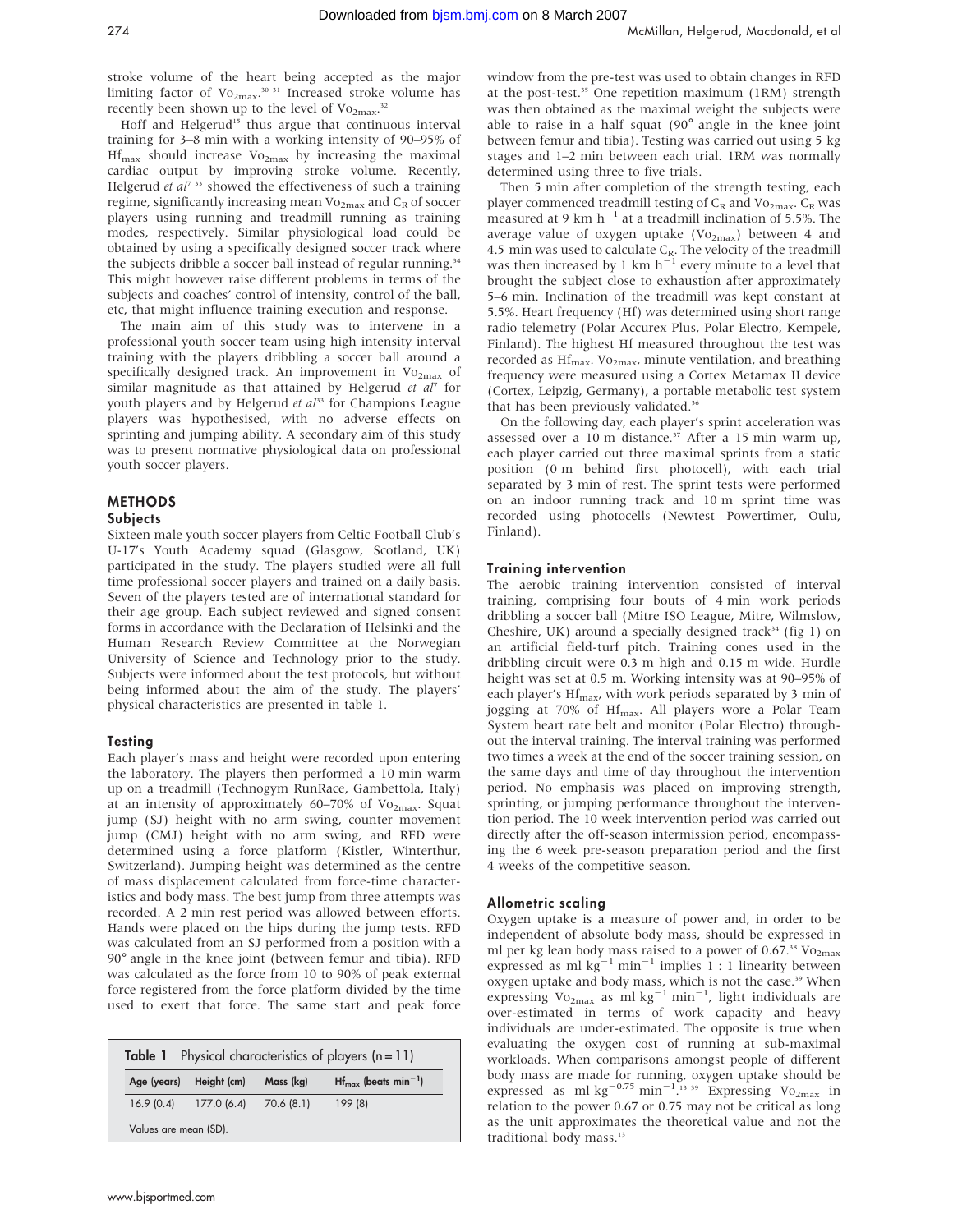#### Downloaded from [bjsm.bmj.com](http://bjsm.bmj.com) on 8 March 2007

Endurance training in professional youth soccer players 275



Figure 1 Soccer specific dribbling track used for high intensity interval training sessions. Players dribble a soccer ball around the track, lift the soccer ball over the hurdles, and jump over the hurdles. Players dribble backwards with the soccer ball between points A and B.

#### Statistical analysis

All results are reported as means and standard deviations (SD) calculated by conventional procedures. Differences from pre- to post-training were calculated using a t test, with results accepted as significant at  $p<0.05$ . Changes from preto post-training in  $Vo_{2max}$  and  $C_R$  given in per cent are calculated on the basis of the unit ml  $\text{kg}^{-0.75}$  min<sup>-1</sup>.

#### RESULTS

During the 10 week, twice a week intervention, the players in this study completed 16 (80%) of the scheduled 20 interval training sessions. Four sessions were uncompleted due to the players competing in a 1 week tournament and mid-week competitive matches. Five players of the 16 assessed preintervention were withdrawn from the study due to injuries not connected with the training intervention (three players) and unavailability at the post-intervention session (two players).

The 10 week aerobic training intervention manifested significant improvements in  $Vo_{2max}$  (table 2) of 9% (p<0.001). The mean  $Vo_{2max}$  increased from 4.45 (0.37) to  $4.87$  (0.45)  $1 \text{ min}^{-1}$ , which equates to a change from 63.4

 $(5.6)$  to 69.8 (6.6) ml kg<sup>-1</sup> min<sup>-1</sup>, or 183.3 (13.2) to 201.5 (16.2) ml kg<sup>-0.75</sup> min<sup>-1</sup>. Mean body mass was unchanged after the intervention period.

When treadmill running at 9 km  $h^{-1}$  at an inclination of 5.5%,  $C_R$  was unchanged by the intervention. However, mean Hf at this workload decreased significantly from 162 (14) to 154 (14) beats min<sup>-1</sup> (p $<$ 0.05).

No significant changes in RFD and 10 m sprint performance were evident. SJ and CMJ height increased from 37.7 (6.2) to 40.3 (6.1) cm and 52.0 (4) to 53.4 (4.2) cm, respectively  $(p<0.05)$ .

#### **DISCUSSION**

The training intervention used in this study elevated mean Vo<sub>2max</sub> by 6.4 ml  $\text{kg}^{-1}$  min<sup>-1</sup> or 9.0%. Mean Vo<sub>2max</sub> increased from a typical soccer player value of 63.4 (5.6) to 69.8 (6.6) ml kg<sup>-1</sup> min<sup>-1</sup>, or 183.3 (13.2) to 201.5 (16.2) ml kg<sup>-0.75</sup> min<sup>-1</sup>. Removing the goalkeeper's Vo<sub>2max</sub> value from the pre- and post-intervention results shows an improvement in mean  $Vo_{2max}$  from 64.7 (3.9) to 70.9 (5.7) ml kg<sup>-1</sup> min<sup>-1</sup>, or 186.3 (9.2) to 204.0 (14.8) ml kg<sup>-0.75</sup> min<sup>-1</sup> for the outfield players (n = 10).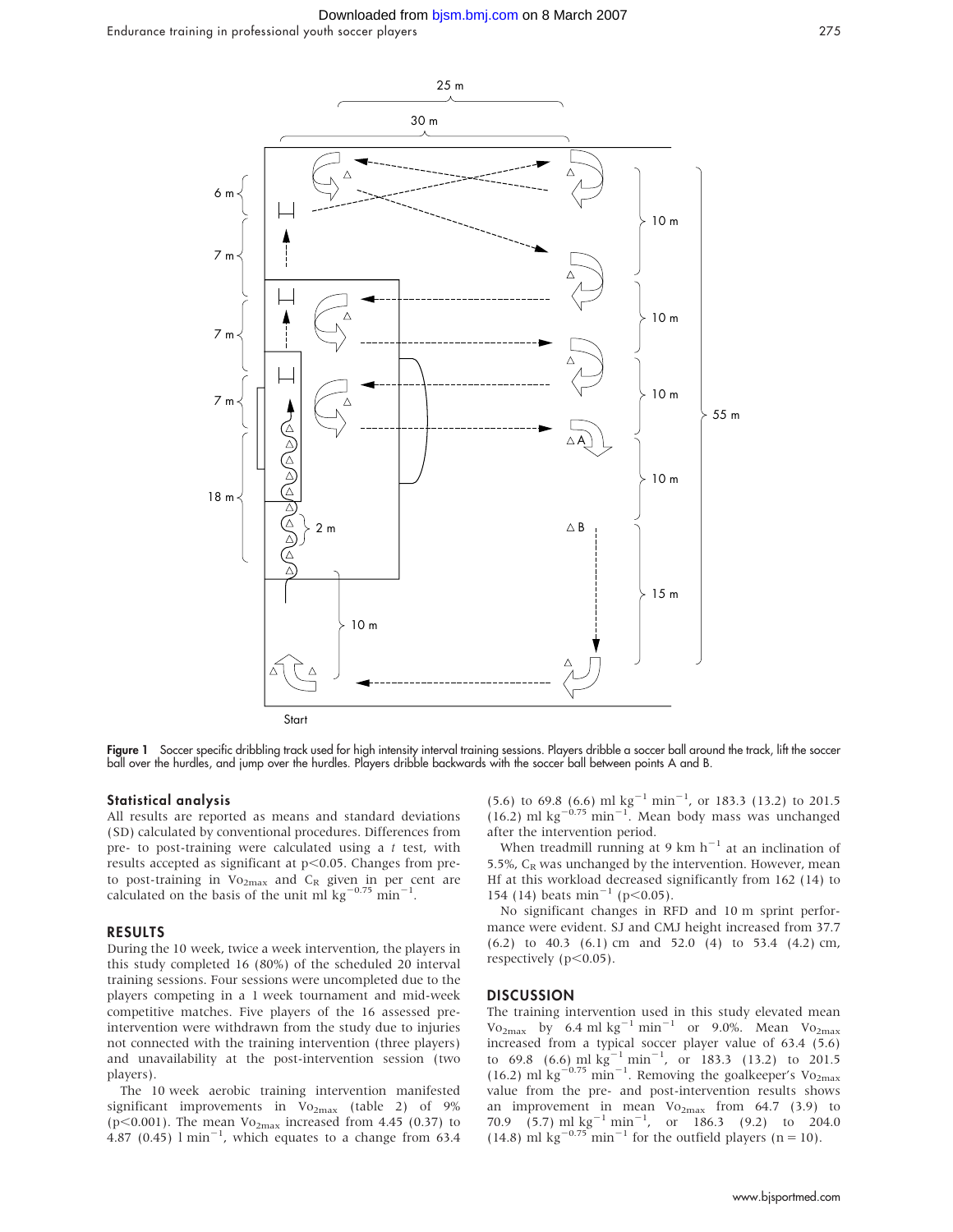|                                                                                           | Pre-training | Post-training  |
|-------------------------------------------------------------------------------------------|--------------|----------------|
| Body mass (kg)                                                                            | 70.6 (8.1)   | 70.2 (8.2)     |
| Vo <sub>2max</sub>                                                                        |              |                |
| $1 min-1$                                                                                 | 4.45 (0.37)  | 4.87 (0.45)**  |
| ml $kg^{-1}$ min <sup>-1</sup>                                                            | 63.4 (5.6)   | 69.8 (6.6)**   |
| ml $kg^{-0.75}$ min <sup>-1</sup>                                                         | 183.3 (13.2) | 201.5 (16.2)** |
|                                                                                           |              |                |
| $C_R$ (9 km h <sup>-1</sup> , 5.5% inclination)<br>ml kg <sup>-0.75</sup> m <sup>-1</sup> | 0.85(0.06)   | 0.85(0.05)     |
| $Hf$ (beats min <sup>-1</sup> )                                                           | 162(14)      | $154(14)$ *    |
| Strength                                                                                  |              |                |
| 1RM half squat (kg)                                                                       |              | 129.1 (11.4)   |
| Relative strength                                                                         |              | 1.85(0.12)     |
| $(kg kg(bm)^{-1})$                                                                        |              |                |
| Relative strength                                                                         |              | 7.49 (0.39)    |
| $\frac{\log \log(bm)^{-0.67}}{}$                                                          |              |                |
| Sprint test                                                                               |              |                |
| $10 \; m \; (s)$                                                                          | 1.96 (0.07)  | 1.96 (0.06)    |
| Force platform tests                                                                      |              |                |
| $RFD (N s^{-1})$                                                                          | 3553 (1492)  | 3654 (1487)    |
| $SJ$ (cm)                                                                                 | 37.7 (6.2)   | 40.3 (6.1)*    |
| $CMJ$ (cm)                                                                                | 52.0(4)      | $53.4(4.2)$ *  |

Helgerud et al<sup>7</sup> used 4 min intervals at 90–95%  $\text{Hf}_{\text{max}}$  with youth soccer players over an 8 week training period and promoted a Vo<sub>2max</sub> increase of 11%, an increase from 58.1  $(4.5)$  to 64.3 (3.9) ml kg<sup>-1</sup> min<sup>-1</sup>. Although the players in the present study had a mean Vo<sub>2max</sub> score greater than the post-intervention values found by Helgerud et al,<sup>7</sup> large improvements in  $Vo_{2max}$  were still attained. The training intervention of Helgerud et al<sup>7</sup> manifested improvements in Vo2max of 0.67% per training session, compared to 0.56% in the present study. The somewhat greater efficiency of Helgerud's intervention may be due to the lower initial aerobic fitness levels of the Norwegian junior players in that experiment.

The initial and post-intervention mean  $Vo_{2max}$  values of the Scottish youth players assessed in the present study are greater than those of Norwegian youth players of similar age<sup>7</sup> and also of Spanish Premier Liga soccer players.<sup>40</sup> Indeed, the  $Vo_{2max}$  of the Scottish players in this study are comparable to elite Norwegian Champions League soccer players, who possessed a mean (SD)  $\text{Vo}_{2\text{max}}$  of 200.2  $(8.4)$  ml kg<sup>-0.75</sup> min<sup>-1</sup>, which are the highest oxygen uptake values reported for a soccer team. $24$  It is suggested that the modern 75 kg soccer player should have a Vo<sub>2max</sub> above 70 ml kg<sup>-1</sup> min<sup>-1</sup>, or 205 ml kg<sup>-0.75</sup> min<sup>-1</sup>.<sup>15</sup> Five players in this study attained a Vo<sub>2max</sub> greater than<br>205 ml kg<sup>-0.75</sup> min<sup>-1</sup> after the intervention period, with none of the players possessing this level of aerobic fitness pre-intervention.

The first 6 weeks of the intervention period in this study encompassed the pre-season training regime, and it is plausible that some of the improvements in  $Vo_{2max}$  manifested were attributable to the players returning to preseason in a de-trained state, due to the 6 week summer intermission period. It is also plausible that improvements in  $Vo_{2max}$  in this study may have resulted from the conventional soccer training the players participated in (for example, small-sided game play, technical/tactical training), although it should be noted that the only endurance training that the players performed over the pre-season period in this training study were the high intensity aerobic interval sessions. Some studies have not reported large changes in  $Vo_{2max}$  of soccer players after pre-season training. For example, Bangsbo<sup>1</sup> reported only small increases in  $Vo_{2max}$  after a 5 week preseason training period in professional soccer players.

The authors of this study are aware that this study would have benefited from data from a control group. The use of controls is difficult, if not impossible, when dealing with professional soccer clubs and players. However, control group data from a previous study by Helgerud et  $al^7$  can be referred to. The control group performed additional technical training whilst the training group performed high intensity aerobic interval training (4 $\times$ 4 min intervals at 90–95% Hf<sub>max</sub>) twice a week for 8 weeks. The  $\mathrm{Vo}_{2\mathrm{max}}$  of the training group improved by 11% over the 8 week intervention, but the  $\rm{Vo_{2max}}$  of the control group was unchanged (58.4 (4.3) to 59.5  $(4.4)$  ml kg<sup>-1</sup> min<sup>-1</sup>).

The  $C_R$  of the players in this study was not significantly changed after the training intervention. This is in contrast to the findings of Helgerud *et al*<sup>7</sup> who reported an improved  $C_R$ of 6.7% in junior players, but of only 3.7% when using treadmill training with elite players,<sup>33</sup> with the latter improvement explained by gains arising from concurrent maximal strength training. It should be noted that the training intervention of Helgerud et al<sup>7</sup> involved straight line running only, therefore an improved  $C_R$  may be expected for junior players with relatively low endurance values on the basis of more running practice. The aerobic endurance intervention in the present study was carried out dribbling a soccer ball around a specially designed track.<sup>34</sup> Dribbling a soccer ball around the track raises the oxygen demand when compared to running,<sup>41</sup> as does the frequent changes in direction and pace involved. Hoff et  $al^{34}$  reported that a mean exercise intensity of 93.5%  $\rm{Hf_{max}}$  when dribbling a soccer ball around the track corresponded to 91.7% Vo<sub>2max</sub>.  $C_R$  was unchanged in the present study, but it can be postulated that soccer specific work economy may have improved somewhat, with relevant gains not detectable by conventional treadmill testing.7

Although  $C_R$  was unchanged after the intervention period, mean Hf for treadmill running at  $9 \text{ km h}^{-1}$  at  $5.5\%$ inclination decreased significantly from 162 (14) to 154 (14) beats  $\min^{-1}$  (p<0.001). This decrease in Hf could be attributed to an increased Vo<sub>2max</sub>. A reduction in submaximal Hf of approximately 10 beats  $min^{-1}$  is indicative of an increase in  $Vo_{2max}$  of approximately 3–5 ml  $\text{kg}^{-1}$  min<sup>-1</sup>.<sup>7</sup> <sup>13</sup> <sup>33</sup>

Several authors have concluded that endurance training inhibits or interferes with strength $42-45$  and therefore power performance.46 1RM half squat strength was measured preand post-intervention in the present study, but due to the players being limited by technique and apprehension as they were not familiar with this exercise movement, the recorded values for the pre-intervention assessment results were artificially low. During the final 4 weeks of the endurance training intervention period technical training for carrying out a safe half squat was performed twice a week using an unloaded Olympic bar. Therefore, only post-intervention squat strength scores for the players in this study are reported. RFD and 10 m sprint times in the present study were unaffected by the aerobic intervention program and the lifting technique program, although jumping height improved significantly over the 10 week period  $(p<0.05)$ . Therefore, it appears that power related performance was not hindered by the aerobic interval training regime used in the present study. Similarly, Helgerud et al<sup>7</sup> showed substantial gains in Vo<sub>2max</sub> from an 8 week endurance training intervention with no reduction in sprinting and jumping abilities.

High intensity aerobic 4 min intervals are an effective tool for increasing  $Vo_{2max}$  in soccer players, with the training effect of each session being approximately 0.5%. The results from this study and that of Helgerud et  $al^7$ <sup>33</sup> demonstrate that it is possible to elevate the  $Vo_{2max}$  of youth soccer players from typical values (for example, 58–64 ml kg<sup>-1</sup> min<sup>-1</sup>) to